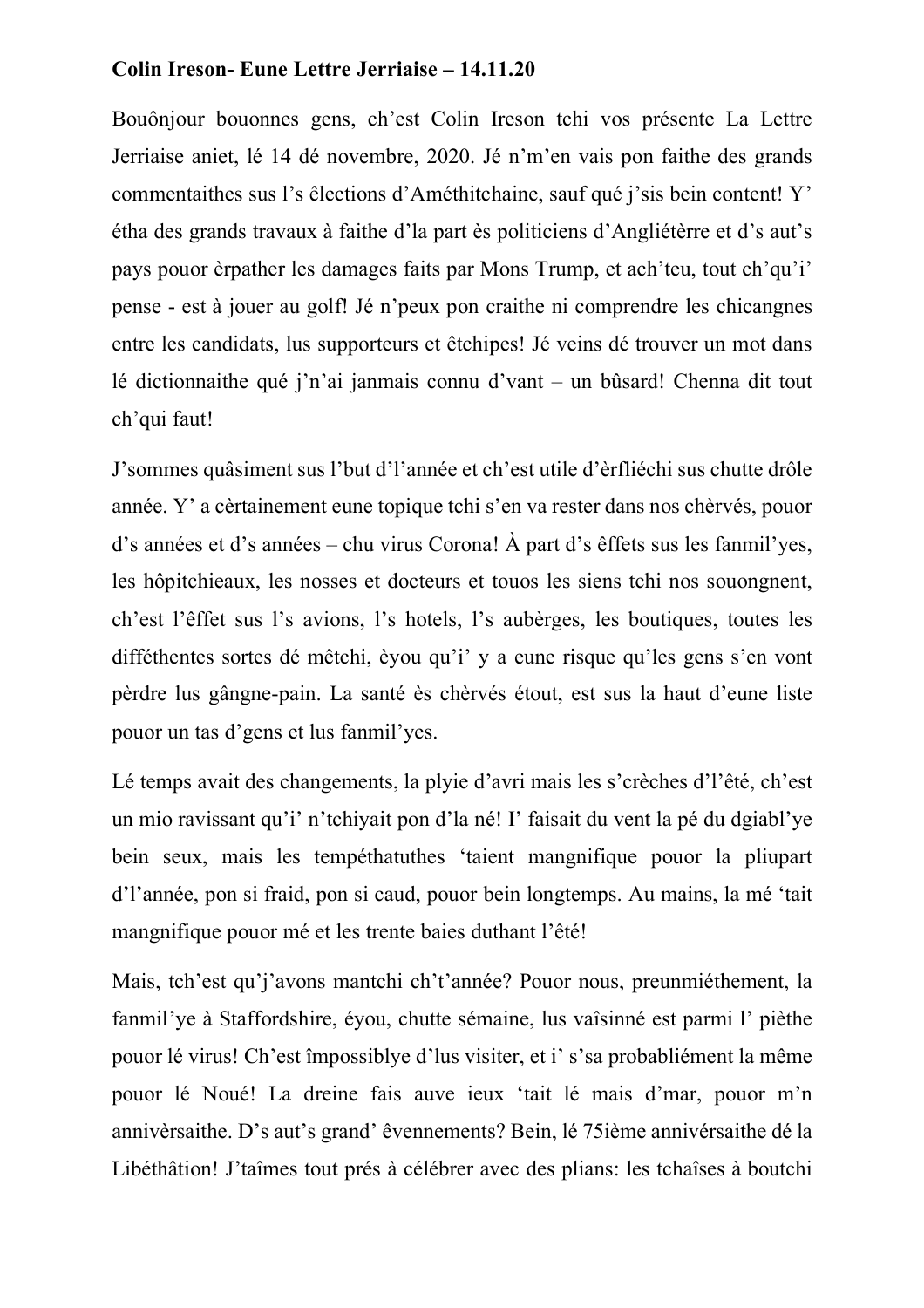en fache du Pomme d'Or avec la Salle Pârouaîsiale, d's învitâtions pouor un thé dans lé gardîn – mais nânnîn! L'embârr'rie! I' faut qué j'diche qué l'embarr'rie n' tait pon si dû pouor les deux d'nous. Exèrcice? Un tas d' mangnifiques prom'nades sus la grève – bein souvent au Gouôrray, la Baie Rouoyale dé Grouville, Y' avait l'opportunité à pataugi dans la mé au mais d'Avri – un mio fraid! Des p'tits prom'nades dans les p'tites rues et c'mîns dans not' pâraîsse, mais not' favori? L'Êta à St. Ouen, éyou qu'tait les Milano Bars! Tchi d'aut'? La Batâle des Flieurs (même qué j'n'allons pon) mais ch'est les prépathâtions tchi donne à not' belle île un mio d'éxcitement, les couleurs des flieurs [en papi ach'teu] et les fliottes bâtis par quâsi toutes les pâraîsses. Les visiteurs tchi n'taient pon ichîn ch't'année dans lus fliotchets pouor bliotchi les routes! La grande fête sus les parcs d'la Ville et au sé la grande pathade souos lé cliai d'leune. Man favorit est la sémaine auprès, lé Show d's Avions, j'les aime hardi! Et pis, y a la Faîs'sie d'Cidre et la Faîs'sie d'Nièr Beurre, les deux si bein organisées par l'Héthitage dé Jèrri et lé National Trust – tchi pitchi. L'atmosphère dans lé bel à Hamptonne, l'odeur dans la p'tite grange avec lé ch'va à Mess Ivor Barette, un bouon Jèrriais, et les pommes dans lé preinseu, lé jus, près pour faithe lé cidre pouor l'année tchi veint. Les si bouons fricots – les longues sauciches d'la Robeline et lus ieau d'vie d'cidre, les bourgailles, les g'lées, les beurrées dé toutes varietés! Ès Ormes, la musique et l'odeur des pommes auprès qu'i' futent p'lées par eune grande dgaîngue dé volontaithes les deux jours dévant, et, êspécialement, lé nièr beurre à bouilli dans lé grand bachîn avec l's êpices sus lé feu – et la gout auprès! Et y' étha la Fête dé Noué, prîncipalement en Ville, la chant'tie d'cantiques d'Noué dans la Rue du Drièthe, et pouor les Membres d'l'Assembliée d'Jèrriais, not' Sèrvice dé Noué. Nos' cantiques – pouor quémenchi *Redites-moi l'Histoire,* p't'êt' *Qué Dgieu vos garde heutheux, bouans gens, Des bèrgers gardaient lus troupieaux,* et pouor fini *Ouïy-ous la chanson dé jouaie!* J'm'en vais les mantchi, la chant'tie, bein seux. J'avons mantchi touos les êvennements mensuels pouor les Membres et y' a un tas d'faches tchi jé m'rappelle bein – tch'est qu'ous êtes à faithe, j'mé d'mande?!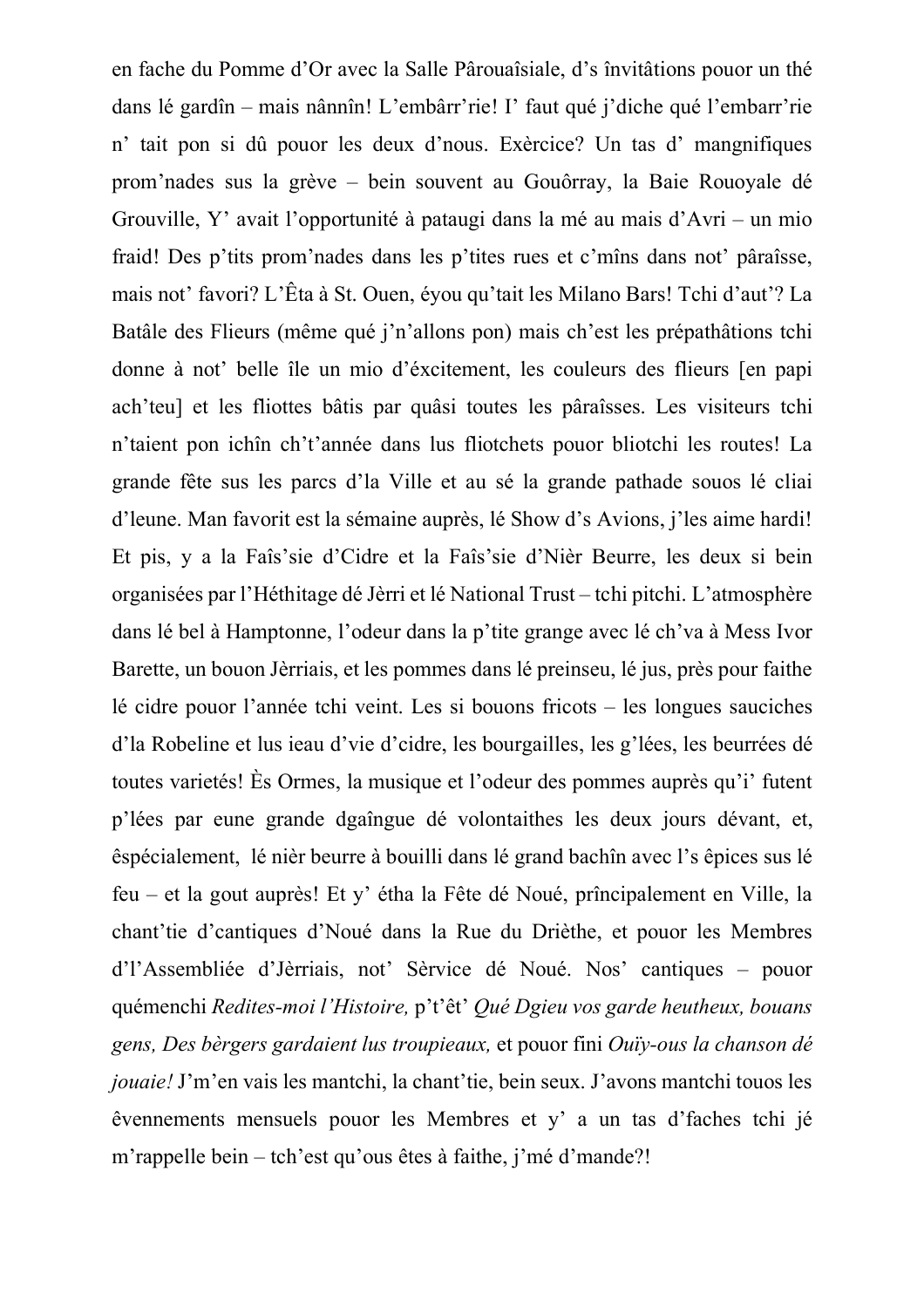Eh bein, j'sis au but dé ma Lettre Jèrriaise, j'vos souhaite, à tous, à chu temps êspécialement, la bouonne santé, ch'est trop d'bonne heuthe pouor vos souhaiter un bouôn 25 d'Dézembre! À la préchaine!

## *Traduction*

Intro – hello everyone, it's Colin etc….I'm not going to make any great comments on the American elections, other than to say I'm very happy! There's a lot of work needed by leaders of major countries to repair all the damage done by Mr. Trump, and all he thinks of doing now is playing golf! I can't believe the arguments between candidates, their supporters and teams! I have just found a word in the dictionary which I didn't know before which means a fool or blockhead - I need say no more.

We're nearly at the end of the year and it's useful to look back and reflect on this strange year. There is certainly one topic that will remain in memories for years and years – this corona virus! Apart from the effects on families, hospitals, nurses and doctors and those who provide care for us, it's the effect on planes, ships, hotels, pubs, shops, all sorts of different jobs where there is a risk of loss of livelihood. Mental health too will be in many minds and families.

The weather has had its changes, April showers but summer droughts, it's a bit surprising we didn't have snow! We certainly had some strong winds, but the temperatures were great for the best part of the year, not too hot and not too cold, for quite some time. At least the sea was great for my swimming the thirty bays in the summer!

But what have we missed this year? For us at home, firstly, like many, it's our family in Staffordshire, where recently their area has been among the worst for the virus. It's impossible to visit them and will probably be the same for Christmas! The last time we were with them was in March, for my birthday. The big events? Well, certainly the 75<sup>th</sup> anniversary of the Liberation! We were all ready with our plans: book seats in front of the Pomme d'Or with our Parish, invitations for afternoon tea – but no! Lockdown! I have to say that lockdown for the two of us was not particularly hard. Exercise? Easy – walks on the beach, most often at Gorey, the Royal Bay of Grouville. There was even the opportunity to paddle in the sea in April - a little fresh! Shorter walks along our Parish roads and lanes, but our favourite? L'Etacq in St. Ouen, where the Milano Bars were! What else? The Battle of Flowers (even though we don't often go) but it's the atmosphere it gives our beautiful Island of a little excitement, the flower colours (even though they're paper now) and the floats built by most of the parishes. The visitors who come over in their droves and block the roads! The big fair on the parks in town and the wonderful moonlight parade. My favourite, though, is the